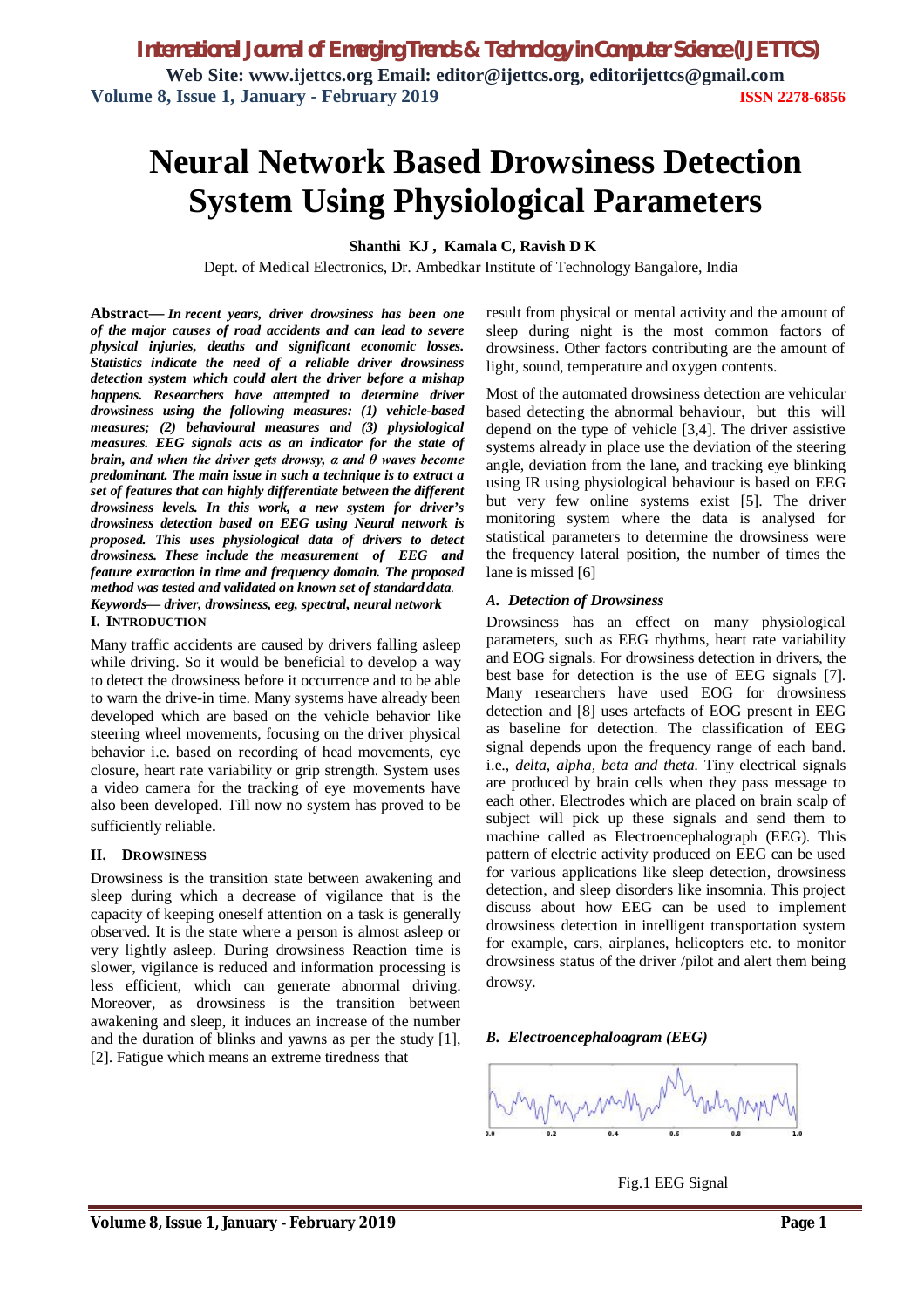### *International Journal of Emerging Trends & Technology in Computer Science (IJETTCS)* **Web Site: www.ijettcs.org Email: editor@ijettcs.org, editorijettcs@gmail.com Volume 8, Issue 1, January - February 2019 ISSN 2278-6856**

Electroencephalography measures the electrical activity of the brain from electrodes placed over the scalp. Electroencephalography is a method for measuring the electrical activity generated by the nerve cells of the brain, mainly the cortical activity. The EEG activity is present all the time and recording show both random and periodic behavior. The main origin of the EEG is the neuronal activity in the cerebral cortex, but some activity also originates from the thalamus and from sub-cortical parts of the brain. The rhythmic activity is due to the synchronous activation of the nerve cells. The signal is classified on the basis of its amplitude and frequency range. The recorded pattern differs during the different sleep stages, but also when performing cognitive tasks, focusing attention, preparing manual tasks or by brain diseases, for example epilepsy or tumors. Different study are based on the EEG signals and extraction of control signals to activate alarm or warning system to alert a fatigued driver such as in [9] [10]. Wireless sensors and embedded systems can also be developed for these application as in [10]. Classification of delta, theta and alpha band is done by implementing different classification algorithms like neural network and ICA[11] by identifying different features [12]

#### **III. DIFFERENT STAGES OF SLEEPING**

Analysis of EEG done to classify different stages of sleep depends upon the percentage power in each band. Different stages of sleep are:

Alert, wide awake person displays the unsynchronized

high frequency.

- Alert person, one whose eyes are closed, it produces large amount regularly activity in the range 8 to 13 Hz
- The person begins to fall sleep then the amplitude and frequency of the wave form decrease
- Light sleep, it is large amplitude and low frequency of the wave form emerges

When the person is relaxed the synchronised alpha pattern appears and when he begins focussing the synchronising is replaced with a desynchronised pattern beta. At certain times a person still sound asleep, then breaks into unsynchronized high frequency EEG pattern for a time and then return to the frequency sleep pattern. The period of high frequency EEG is the paradoxical sleep high frequency EEG is the paradoxical sleep representing alertness of who is asleep. Then there is rapid eye movement (REM) sleep, because high frequency EEG is a long amount rapid eye movement beneath the closed eyelids. Itcalled dreaming.

#### **IV.METHODOLOGY**

In this paper we have proposed a neural network for training and detecting drowsiness. The EEG data is filtered using a low pass filter for rejecting high frequency artefacts and power line frequency. The spectrum of an EEG signal is limited to 32 HZ. The filtered EEG signal is analysed for detecting drowsy and alert signal. The acquired signal becomes more synchronised and low frequency components of theta and delta waves begin to dominate. The sampled signal is

analysed over definite intervals to locate these synchronised signals.

#### *A. System Overview*

The fig. 2 describes the block diagram approach to the proposed work. The EEG signal is filtered using band pass filter The filtered signal is passed to the feature extraction algorithm. Feature extracted is used for training the neural network. All the computations were carried out using MATLAB.

#### *B. Feature Extraction*

The features are extracted from this filtered EEG signal in time domain as well as in Frequency domain. The time domain features like mean, standard deviation, variance, the maximum and minimum over a set of N values were analysed. Since the EEG signals are varying in nature, the time domain signals were repeatedly taken over different time intervals and the mean of these is considered. The spectral components were derived from the power spectrum over the same duration. The features were extracted from both alert and drowsy signals.



Fig. 2 System Overview

#### V.**EXPERIMENT AND RESULT**

The experiment was carried out on the data acquired from the system called as POWER LAB from AD INSTRUMENTS. EEG electrodes are a set of five gold plated, cup shaped disk recording electrodes. The gel was applied through the hole in the top. The gel is also applied on the scalp of the specimen. The alpha waves were recorded from the front parietal and occipital electrodes. The theta waves are also maximal in the frontal regions.

The acquired data over finite time intervals were saved and exported to MATLAB. All computations were carried out in MATLAB. Neural network is used as classifier. The standard commands from MATLAB NN Tool Box for training and simulation were made use. The network was trained on standard known data sets, extracting the features to classify a drowsy signal and an alert signal. The same data were used for validating while checking the simulations. The network performed with 100 % accuracy. Later the data acquired from AD Instruments Power Pack